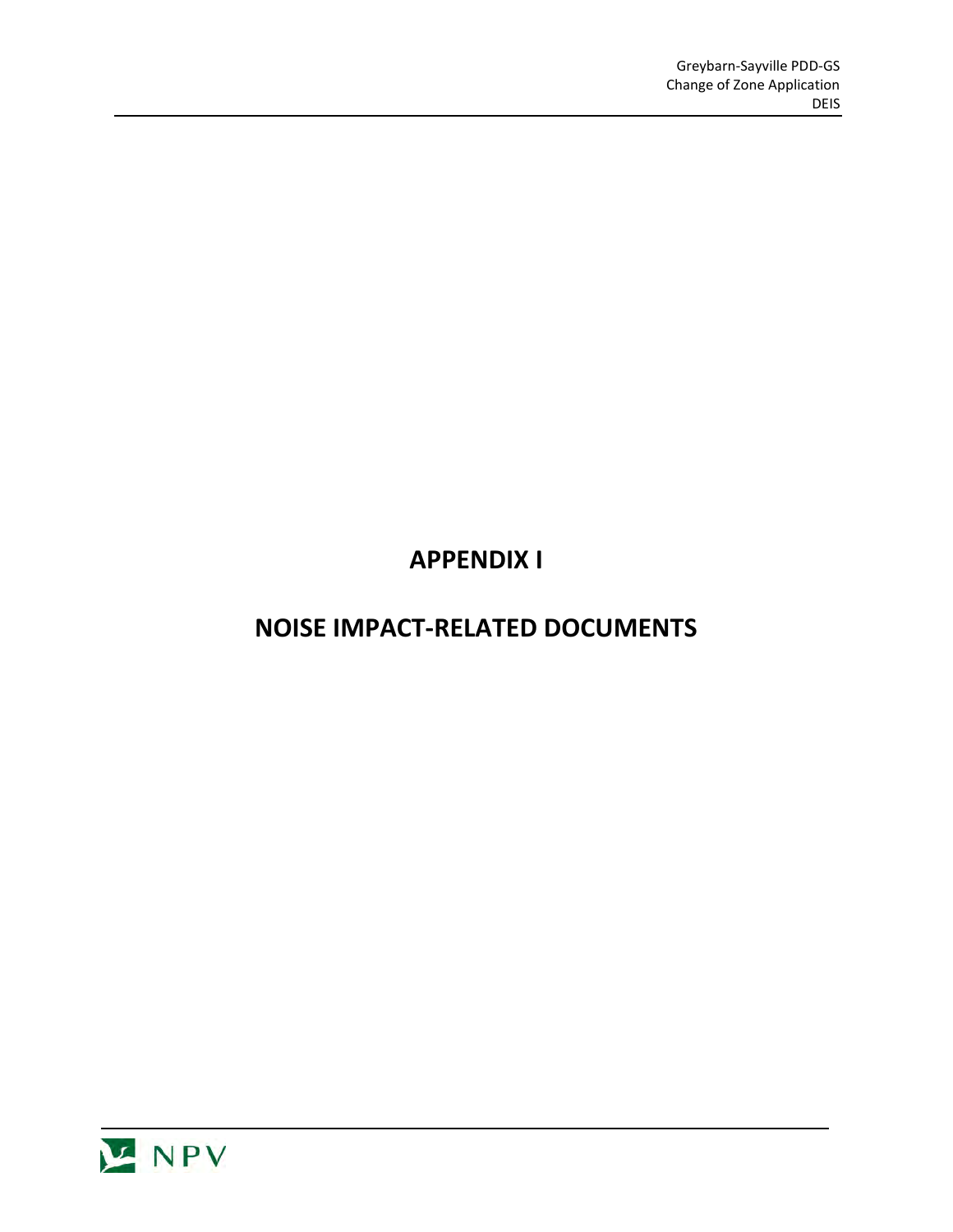**Appendix I-1 Noise Survey Data Sheets** 

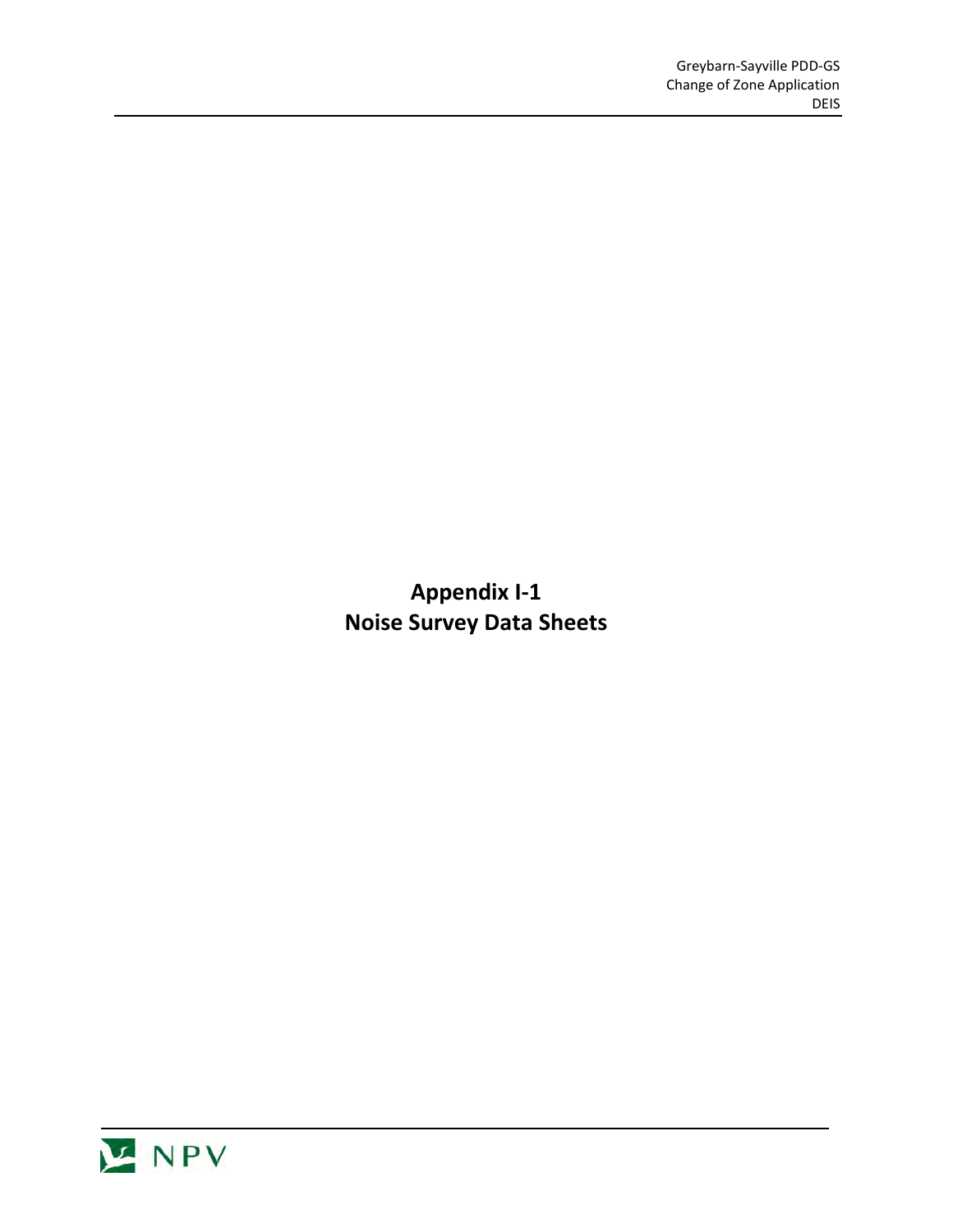### **STATION 1**

| Date:        | 6/29/18                                       | <b>Field Notes:</b>    |
|--------------|-----------------------------------------------|------------------------|
| Time:        | 8:15 AM                                       | South Village Drive ha |
| Interval:    | 10 seconds                                    | Measurements during o  |
| Location:    | 100' E. of Chester Road, s/o of existing bldg | noticeable change whe  |
| Weather:     | 74F, clear                                    | 50.4 and 53.6)         |
| Description: | Along property line                           |                        |
|              |                                               |                        |

as an intermittent flow of traffic. cars passing in range of 50 - 59 en no cars passing (values between

|    | 57.0 | $\mathbf{c}$ : | 18 | 54.2 | 35 | 52.0 | 51 | 51.8 | 68 | 53.9 | 85     | 52.3 |  |
|----|------|----------------|----|------|----|------|----|------|----|------|--------|------|--|
| 2  | 56.5 |                | 19 | 55.5 | 36 | 53.1 | 52 | 52.2 | 69 | 52.6 | 86     | 53.3 |  |
|    | 55.5 |                | 20 | 53.9 | 37 | 53.7 | 53 | 52.0 | 70 | 52.5 | 87     | 52.0 |  |
| 4  | 56.3 |                | 21 | 52.9 | 38 | 54.6 | 54 | 51.6 | 71 | 53.0 | 88     | 52.9 |  |
| 5  | 55.3 |                | 22 | 54.0 | 39 | 60.1 | 55 | 51.5 | 72 | 52.6 | 89     | 53.0 |  |
| 6  | 54.9 |                | 23 | 55.2 | 40 | 54.0 | 56 | 51.8 | 73 | 52.8 | 90     | 51.8 |  |
|    | 63.3 | $c$ :          | 24 | 53.3 | 41 | 53.5 | 57 | 52.2 | 74 | 52.6 | 91     | 51.6 |  |
| 8  | 56.2 |                | 25 | 53.1 | 42 | 53.0 | 58 | 51.3 | 75 | 52.8 | 92     | 52.9 |  |
| 9  | 54.7 |                | 26 | 55.2 | 43 | 52.1 | 59 | 52.5 | 76 | 53.3 | 93     | 53.3 |  |
| 10 | 56.2 |                | 27 | 53.1 | 44 | 51.5 | 60 | 53.0 | 77 | 52.8 | 94     | 52.5 |  |
| 11 | 53.6 |                | 28 | 54.6 | 45 | 51.5 | 61 | 53.6 | 78 | 52.5 | 95     | 52.5 |  |
| 12 | 55.2 |                | 29 | 54.1 | 46 | 51.5 | 62 | 52.4 | 79 | 51.8 | 96     | 53.1 |  |
| 13 | 53.5 |                | 30 | 53.3 | 47 | 52.1 | 63 | 51.8 | 80 | 51.6 | 97     | 52.9 |  |
| 14 | 54.4 |                | 31 | 53.6 | 48 | 52.2 | 64 | 52.5 | 81 | 51.7 | 98     | 52.9 |  |
| 15 | 53.0 |                | 32 | 54.5 | 49 | 51.5 | 65 | 52.9 | 82 | 53.2 | 99     | 52.2 |  |
| 16 | 52.4 |                | 33 | 53.8 | 50 | 52.6 | 66 | 51.9 | 83 | 52.8 | 100    | 53.2 |  |
| 17 | 54.1 |                | 34 | 52.9 |    |      | 67 | 50.4 | 84 | 51.5 | $Leg:$ | 53.9 |  |



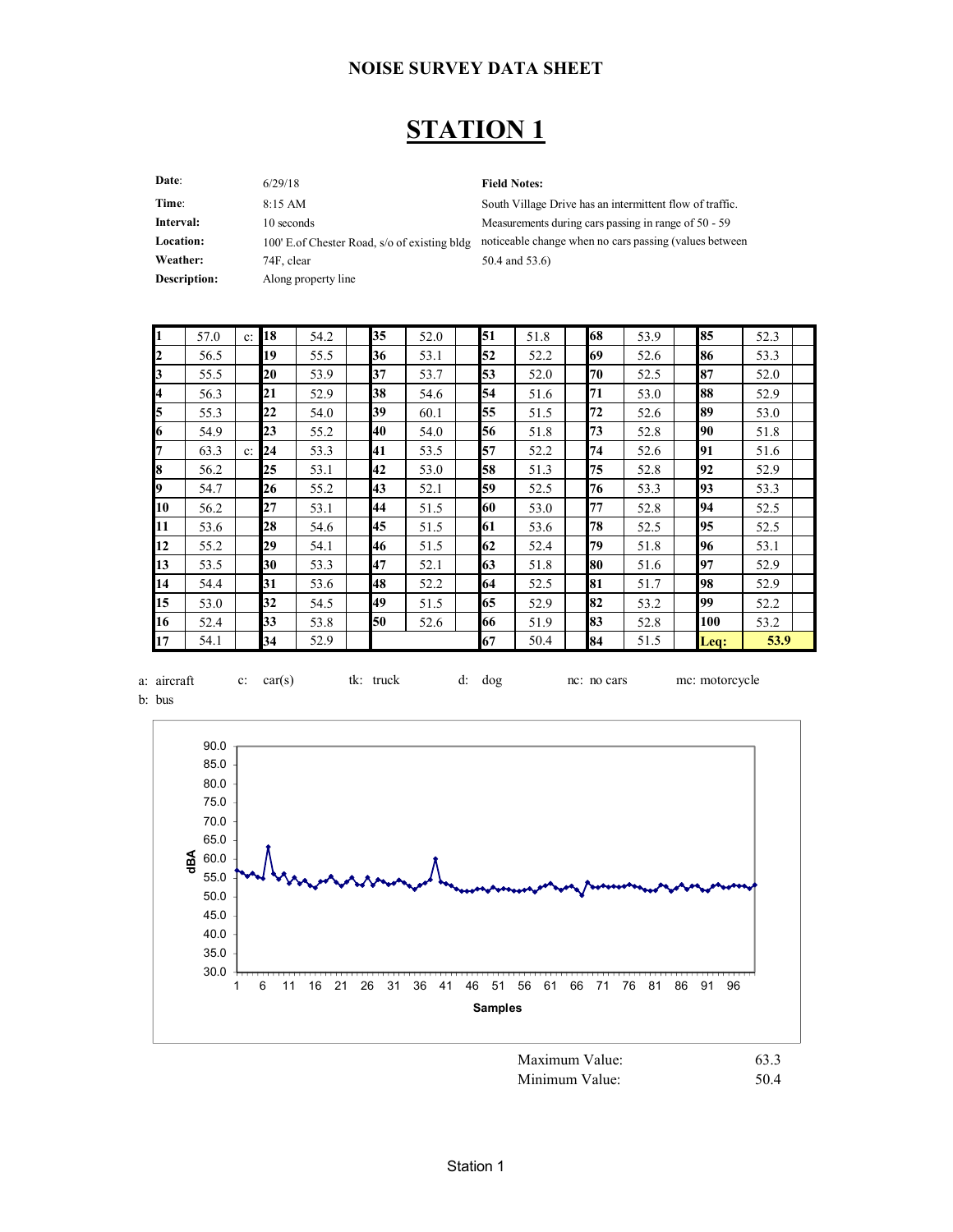### **STATION 2**

**Date**: 6/29/18 **Field Notes:** Time: 8:41 AM 8:41 AM Cocasional passing car on Chester Road **Interval:** 10 seconds Ambient bird calls Location: 100' E. of Chester Rd along residential fence line **Weather:** 75F clear skies **Description:** Along proposed property line 6/29/18 8:41 AM

| I1        | 48.1 |     | 18 | 47.9 |              | 35        | 67.3 | tk | 51 | 46.0 |              | 68 | 48.1 |              | 85              | 48.2 |              |
|-----------|------|-----|----|------|--------------|-----------|------|----|----|------|--------------|----|------|--------------|-----------------|------|--------------|
| 12        | 48.7 |     | 19 | 49.0 |              | 36        | 48.2 |    | 52 | 44.8 |              | 69 | 46.7 |              | 86              | 53.2 | br           |
| 3         | 48.1 |     | 20 | 53.0 | $\mathbf{C}$ | 37        | 45.2 |    | 53 | 45.8 |              | 70 | 44.9 |              | 87              | 44.6 |              |
| 4         | 52.1 |     | 21 | 47.4 |              | 38        | 46.1 |    | 54 | 47.8 | d            | 71 | 45.7 |              | 88              | 45.5 |              |
| 5         | 48.6 |     | 22 | 47.2 |              | 39        | 45.8 |    | 55 | 47.4 | d            | 72 | 46.8 | br           | 89              | 46.8 |              |
| 6         | 49.6 |     | 23 | 46.1 |              | 40        | 44.2 |    | 56 | 48.4 | d            | 73 | 46.8 | br           | <b>190</b>      | 46.8 |              |
| 7         | 48.3 |     | 24 | 46.7 |              | 41        | 44.9 |    | 57 | 46.5 | d            | 74 | 45.8 |              | 91              | 49.9 |              |
| l8        | 47.1 |     | 25 | 47.7 |              | 42        | 45.4 |    | 58 | 46.4 | d            | 75 | 47.0 | $\mathbf{c}$ | 92              | 46.7 |              |
| l9        | 47.7 |     | 26 | 46.3 |              | 43        | 45.2 |    | 59 | 47.3 | <sub>d</sub> | 76 | 51.1 | $\mathbf c$  | 93              | 49.3 | $\mathbf c$  |
| 10        | 47.6 |     | 27 | 47.0 |              | 44        | 45.6 |    | 60 | 46.8 |              | 77 | 47.5 |              | 94              | 45.1 |              |
| <b>11</b> | 50.0 | br: | 28 | 47.7 |              | 45        | 45.8 |    | 61 | 45.9 |              | 78 | 45.3 |              | 95              | 48.3 | $\mathbf{c}$ |
| 12        | 49.7 |     | 29 | 47.1 |              | 46        | 45.8 |    | 62 | 45.6 |              | 79 | 46.0 |              | 96              | 46.1 |              |
| 13        | 49.6 |     | 30 | 47.0 |              | 47        | 46.0 |    | 63 | 45.1 |              | 80 | 44.5 |              | 97              | 47.2 |              |
| 14        | 50.6 | br: | 31 | 50.5 | br           | <b>48</b> | 44.9 |    | 64 | 45.6 |              | 81 | 44.9 |              | 98              | 48.0 |              |
| 15        | 49.3 |     | 32 | 48.6 |              | 49        | 46.1 |    | 65 | 49.0 |              | 82 | 49.1 |              | 99              | 48.5 |              |
| 16        | 48.2 |     | 33 | 51.5 | $\mathbf{c}$ | 50        | 45.4 |    | 66 | 47.3 |              | 83 | 46.2 |              | 100             | 46.5 |              |
| 17        | 45.2 |     | 34 | 65.1 | tk: I        |           |      |    | 67 | 46.0 |              | 84 | 48.2 |              | $\mathbf{Leq:}$ | 51.6 |              |

a: aircraft c: car(s) tk: truck d: dog nc: no cars mc: motorcycle b: bus br: bird

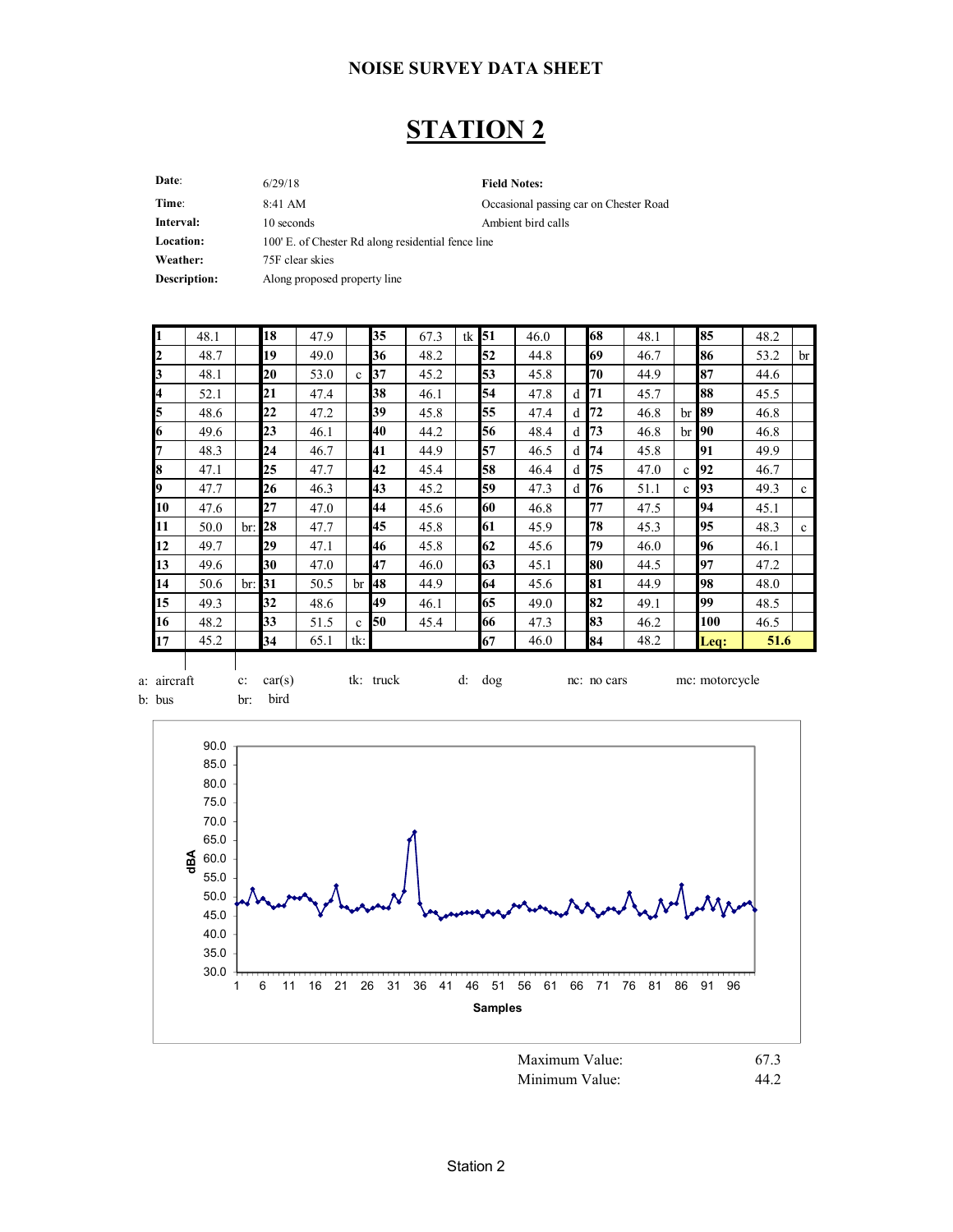## **STATION 3**

| Date:        | 6/29/18                             | <b>Field Notes:</b>                                                               |
|--------------|-------------------------------------|-----------------------------------------------------------------------------------|
| Time:        | 9"20                                | Occasional passing traffic at nearby intersection                                 |
| Interval:    | 10 seconds                          | Ambient bird calls                                                                |
| Location:    | Dead end of Durham Rd, facing south |                                                                                   |
| Weather:     | 76F Clear                           |                                                                                   |
| Description: |                                     | In residential neighborhood, approx. 10' from property line and proposed sidewalk |
|              | entrance                            |                                                                                   |
|              |                                     |                                                                                   |

 $\mathbf{r}$ 

| I1 | 44.1 |              | 18 | 44.4 |    | 35 | 45.2 |              | 51          | 43.9 |              | 68     | 47.0 | $\mathbf{c}$ | 85   | 43.1 |  |
|----|------|--------------|----|------|----|----|------|--------------|-------------|------|--------------|--------|------|--------------|------|------|--|
| 12 | 49.7 | $\mathbf{c}$ | 19 | 48.0 | br | 36 | 44.0 |              | 52          | 44.3 |              | 69     | 48.1 | $\mathbf{c}$ | 86   | 42.6 |  |
| 3  | 45.8 |              | 20 | 43.1 |    | 37 | 46.2 | br           | 53          | 42.6 |              | 70     | 48.1 | $\mathbf{c}$ | 87   | 42.3 |  |
| 4  | 44.8 |              | 21 | 42.0 |    | 38 | 43.2 |              | 54          | 43.0 |              | 71     | 43.0 |              | 88   | 42.0 |  |
| 5  | 44.2 |              | 22 | 44.5 |    | 39 | 43.4 |              | 55          | 42.6 |              | 72     | 42.7 |              | 89   | 42.6 |  |
| 16 | 44.9 |              | 23 | 42.6 |    | 40 | 44.6 |              | 56          | 44.1 |              | 73     | 41.5 |              | 90   | 41.8 |  |
| 7  | 44.7 |              | 24 | 45.6 | br | 41 | 48.9 | br           | 57          | 43.9 |              | 74     | 43.4 |              | 91   | 42.2 |  |
| 8  | 45.1 |              | 25 | 43.7 |    | 42 | 42.7 |              | 58          | 43.1 |              | 75     | 42.7 |              | 92   | 41.9 |  |
| I9 | 45.3 |              | 26 | 43.0 |    | 43 | 43.5 |              | 59          | 44.2 |              | 76     | 41.6 |              | 93   | 42.9 |  |
| 10 | 44.4 |              | 27 | 42.3 |    | 44 | 42.7 |              | 60          | 43.9 |              | 77     | 42.9 |              | 94   | 41.1 |  |
| 11 | 44.9 |              | 28 | 43.0 |    | 45 | 56.1 | $\rm{br}$ 61 |             | 45.0 |              | 78     | 42.2 |              | 95   | 41.4 |  |
| 12 | 44.2 |              | 29 | 43.4 |    | 46 | 42.7 |              | 62          | 45.6 |              | 79     | 42.6 |              | 96   | 39.8 |  |
| 13 | 44.3 |              | 30 | 44.4 |    | 47 | 42.5 |              | 63          | 50.1 | $\mathbf{c}$ | 80     | 42.5 |              | 97   | 40.2 |  |
| 14 | 43.0 |              | 31 | 46.2 | br | 48 | 43.0 |              | 64          | 46.1 |              | 81     | 41.9 |              | 98   | 42.9 |  |
| 15 | 43.7 |              | 32 | 44.9 |    | 49 | 47.0 |              | 65          | 55.3 | $\mathbf{c}$ | 82     | 41.7 |              | 99   | 41.8 |  |
| 16 | 43.6 |              | 33 | 45.1 |    | 50 | 52.2 |              | $\rm br$ 66 | 52.3 | $\mathbf{c}$ | 83     | 41.8 |              | 100  | 41.7 |  |
| 17 | 45.0 |              | 34 | 47.3 | br |    |      |              | 67          | 50.9 |              | $c$ 84 | 40.3 |              | Leq: | 45.8 |  |



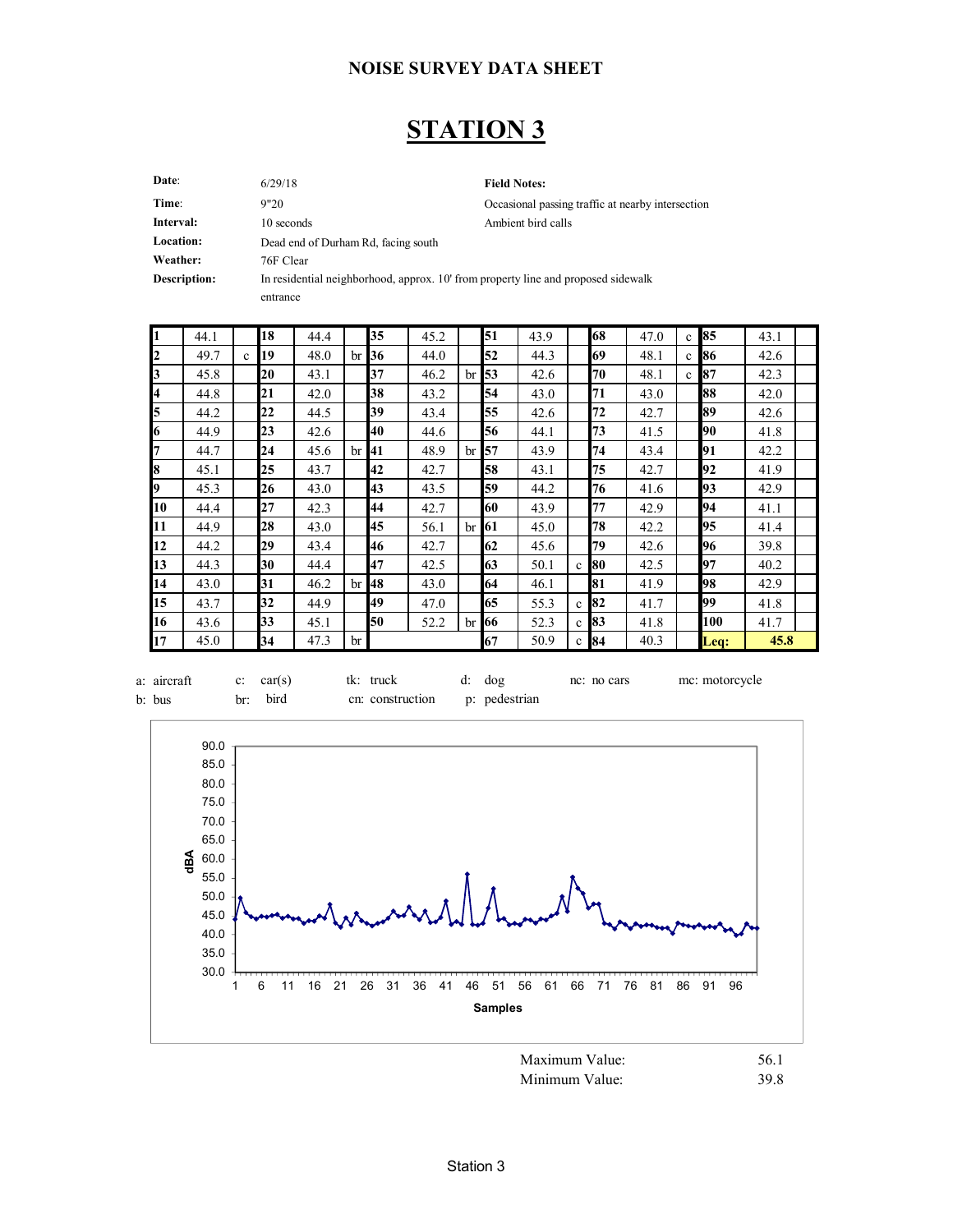### **STATION 4**

Date: 6/29/18 Field Notes: 6/29/18

**Time**: 9:45 AM 9:45 Occasional passing traffic at nearby intersection **Interval:** 10 seconds Ambient bird calls **Location:** 3rd st dead end, intersection w/ Carrie Ave. **Weather:** 77F Clear **Description:** In residential neighborhood, approx. 10' from property line 9:45 AM

| I1                      | 46.1 | 18 | 43.5 | 35 | 43.9 | 51 | 44.1 | 68 | 44.1 | 85   | 43.9 |  |
|-------------------------|------|----|------|----|------|----|------|----|------|------|------|--|
| $\overline{2}$          | 47.3 | 19 | 42.6 | 36 | 42.8 | 52 | 43.1 | 69 | 44.4 | 86   | 44.2 |  |
| 13                      | 46.3 | 20 | 42.8 | 37 | 43.1 | 53 | 43.7 | 70 | 43.9 | 87   | 43.7 |  |
| $\overline{\mathbf{4}}$ | 44.3 | 21 | 44.0 | 38 | 44.0 | 54 | 43.4 | 71 | 44.4 | 88   | 43.2 |  |
| 5                       | 44.2 | 22 | 43.2 | 39 | 44.7 | 55 | 43.5 | 72 | 45.2 | 89   | 43.4 |  |
| 6                       | 44.9 | 23 | 42.5 | 40 | 44.2 | 56 | 44.0 | 73 | 43.7 | 90   | 42.2 |  |
| 7                       | 45.1 | 24 | 41.9 | 41 | 43.9 | 57 | 43.2 | 74 | 43.6 | 91   | 41.9 |  |
| 8                       | 45.0 | 25 | 42.3 | 42 | 43.1 | 58 | 43.6 | 75 | 43.4 | 92   | 43.3 |  |
| I9                      | 46.6 | 26 | 42.8 | 43 | 44.4 | 59 | 44.1 | 76 | 44.7 | 93   | 42.9 |  |
| 10                      | 45.1 | 27 | 43.1 | 44 | 43.5 | 60 | 44.2 | 77 | 42.7 | 94   | 42.8 |  |
| 11                      | 44.0 | 28 | 42.9 | 45 | 42.5 | 61 | 45.7 | 78 | 42.6 | 95   | 42.5 |  |
| 12                      | 45.0 | 29 | 43.1 | 46 | 44.4 | 62 | 43.2 | 79 | 42.8 | 96   | 42.6 |  |
| 13                      | 43.8 | 30 | 42.9 | 47 | 42.6 | 63 | 43.7 | 80 | 44.0 | 97   | 42.3 |  |
| 14                      | 45.3 | 31 | 43.0 | 48 | 46.1 | 64 | 44.5 | 81 | 42.7 | 98   | 42.7 |  |
| 15                      | 43.9 | 32 | 43.5 | 49 | 43.8 | 65 | 43.9 | 82 | 43.8 | 99   | 42.7 |  |
| 16                      | 43.8 | 33 | 43.6 | 50 | 42.3 | 66 | 44.0 | 83 | 42.6 | 100  | 43.1 |  |
| 17                      | 44.0 | 34 | 42.4 |    |      | 67 | 44.7 | 84 | 43.1 | Leq: | 43.8 |  |





Minimum Value: 41.9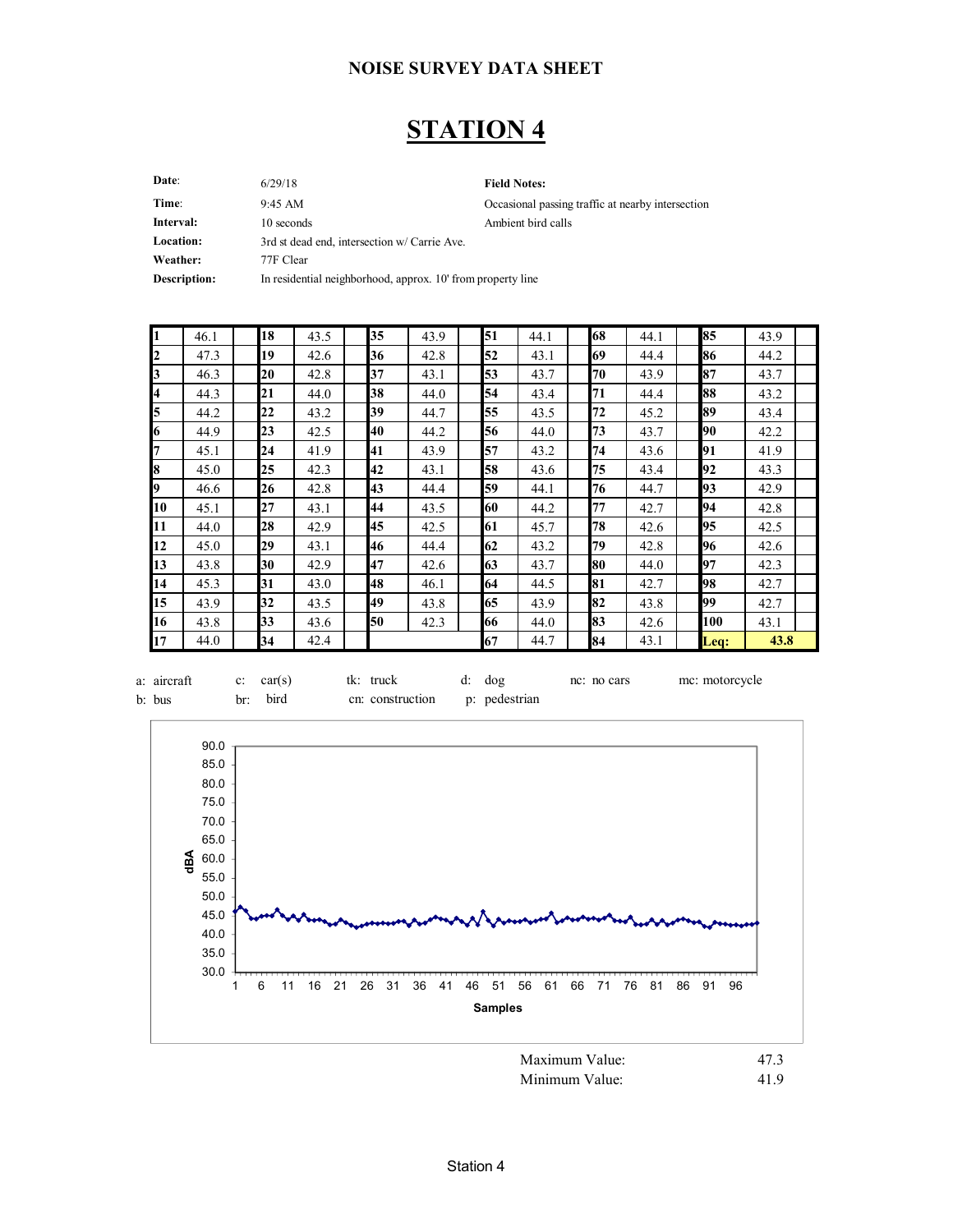### **STATION 5**

Date: 6/29/18 Field Notes: **Time**: 10:00 AM Minimal traffice present **Interval:** 10 seconds Ambient bird calls **Location:** Intersection of Carrie St and Marion St. **Weather:** 77F Clear **Description:** In residential neighborhood, along proposed sidewalk entrance 6/29/18 10:00 AM

| $\vert$ 1               | 45.5 |              | 18 | 43.5 |    | 35 | 44.3 | 51 | 43.9 |              | 68 | 43.2 |              | 85   | 43.7 |          |
|-------------------------|------|--------------|----|------|----|----|------|----|------|--------------|----|------|--------------|------|------|----------|
| $\overline{2}$          | 44.1 |              | 19 | 44.7 |    | 36 | 44.2 | 52 | 42.7 |              | 69 | 43.8 |              | 86   | 42.3 |          |
| $\mathbf{E}$            | 44.7 |              | 20 | 45.0 |    | 37 | 43.6 | 53 | 42.0 |              | 70 | 45.3 |              | 87   | 41.3 |          |
| $\overline{4}$          | 44.9 |              | 21 | 44.0 |    | 38 | 43.4 | 54 | 43.3 |              | 71 | 44.9 |              | 88   | 42.0 |          |
| $\overline{\mathbf{5}}$ | 43.9 |              | 22 | 43.9 |    | 39 | 45.6 | 55 | 44.5 |              | 72 | 48.4 |              | 89   | 42.9 |          |
| $\boldsymbol{6}$        | 43.2 |              | 23 | 46.3 | br | 40 | 44.1 | 56 | 42.5 |              | 73 | 60.1 | $\mathbf{c}$ | 90   | 44.2 |          |
| $\overline{7}$          | 46.8 | $\mathbf{c}$ | 24 | 42.6 |    | 41 | 44.0 | 57 | 42.0 |              | 74 | 44.6 |              | 91   | 43.8 |          |
| $\overline{\mathbf{8}}$ | 49.1 | $\mathbf c$  | 25 | 41.6 |    | 42 | 42.6 | 58 | 41.7 |              | 75 | 42.0 |              | 92   | 42.5 |          |
| þ,                      | 61.0 | $\mathbf{c}$ | 26 | 42.3 |    | 43 | 43.0 | 59 | 42.5 |              | 76 | 44.0 |              | 93   | 42.3 |          |
| 10                      | 44.5 |              | 27 | 44.2 |    | 44 | 43.4 | 60 | 44.4 |              | 77 | 42.6 |              | 94   | 43.1 |          |
| 11                      | 43.8 |              | 28 | 42.8 |    | 45 | 42.9 | 61 | 43.6 |              | 78 | 45.6 |              | 95   | 43.0 |          |
| 12                      | 44.7 |              | 29 | 43.6 |    | 46 | 42.7 | 62 | 50.0 | c            | 79 | 45.5 |              | 96   | 43.1 |          |
| 13                      | 43.0 |              | 30 | 43.7 |    | 47 | 42.6 | 63 | 75.9 | $\mathbf{c}$ | 80 | 42.8 |              | 97   | 44.6 |          |
| 14                      | 43.2 |              | 31 | 42.9 |    | 48 | 41.9 | 64 | 45.0 |              | 81 | 41.8 |              | 98   | 46.0 |          |
| 15                      | 42.1 |              | 32 | 43.8 |    | 49 | 42.6 | 65 | 43.2 |              | 82 | 43.6 |              | 99   | 47.0 | br       |
| 16                      | 43.0 |              | 33 | 44.8 |    | 50 | 43.6 | 66 | 45.1 |              | 83 | 44.0 |              | 100  | 49.0 | $\rm br$ |
| 17                      | 44.5 |              | 34 | 45.1 |    |    |      | 67 | 45.5 |              | 84 | 42.2 |              | Leq: | 56.4 |          |





Station 5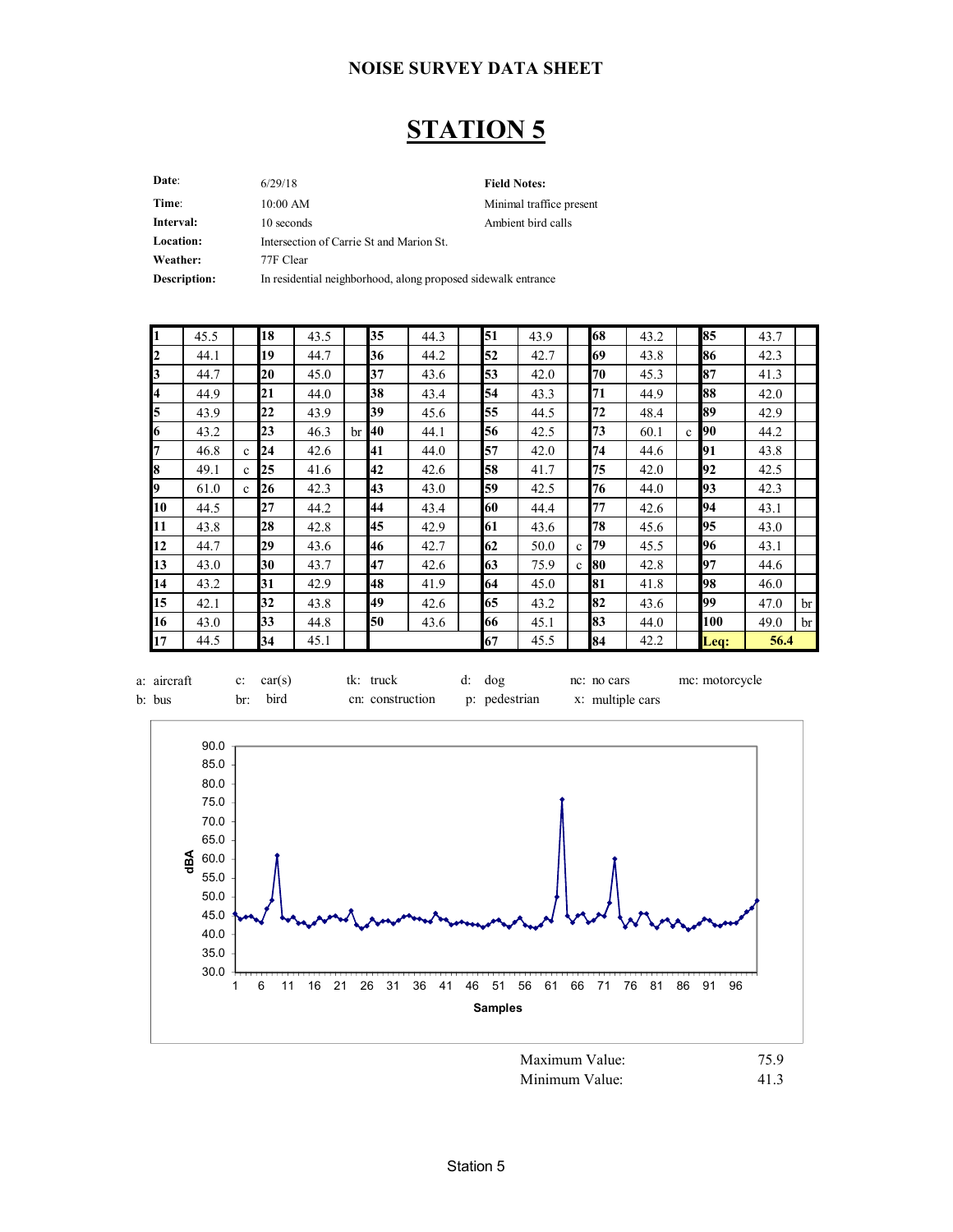### **STATION 6**

Date: 6/29/18 Field Notes: Time:  $10:20$  AM Occasional residential traffic **Interval:** 10 seconds 10 seconds Ambient bird calls, distant lawn services Location: 100' from Sterling Rd/ Terry Rd. intrsctn **Weather:** 80F Clear **Description:** In residential neighborhood, along proposed sidewalk entrance 6/29/18 10:20 AM

| $\mathbf{1}$   | 44.3 |              | 18 | 48.1 | $\mathbf{c}$ | 35 | 42.8 |             | 51          | 52.2 | $\mathbf c$  | 68          | 45.1 |              | 85   | 47.9 | $\mathbf{c}$ |
|----------------|------|--------------|----|------|--------------|----|------|-------------|-------------|------|--------------|-------------|------|--------------|------|------|--------------|
| $\mathbf{z}$   | 46.3 |              | 19 | 44.2 |              | 36 | 40.1 |             | 52          | 74.2 | tr           | 69          | 50.0 | $\mathbf{c}$ | 86   | 46.8 |              |
| $\mathbf{E}$   | 45.6 |              | 20 | 48.5 | $\mathbf{c}$ | 37 | 48.1 |             | $\rm br$ 53 | 46.3 |              | 70          | 45.5 |              | 87   | 44.2 |              |
| $\overline{A}$ | 45.9 |              | 21 | 41.9 |              | 38 | 41.2 |             | 54          | 45.3 |              | 71          | 47.0 |              | 88   | 45.4 |              |
| 5              | 44.8 |              | 22 | 43.7 |              | 39 | 47.9 | br          | 55          | 58.0 | $\mathbf{c}$ | 72          | 55.2 | $\mathbf{c}$ | 89   | 44.8 |              |
| 6              | 46.7 |              | 23 | 43.5 |              | 40 | 38.6 |             | 56          | 62.7 | c            | 73          | 44.8 |              | 90   | 44.3 |              |
| 7              | 42.6 |              | 24 | 47.1 | $\mathbf{c}$ | 41 | 39.0 |             | 57          | 40.1 |              | 74          | 41.3 |              | 91   | 45.6 |              |
| 8              | 58.2 | $\mathbf{c}$ | 25 | 43.0 |              | 42 | 38.9 |             | 58          | 40.0 |              | 75          | 40.1 |              | 92   | 55.3 | tr           |
| 9              | 45.0 |              | 26 | 44.9 |              | 43 | 40.0 |             | 59          | 45.3 |              | 76          | 41.7 |              | 93   | 65.3 | tr           |
| 10             | 48.2 | $\mathbf c$  | 27 | 41.7 |              | 44 | 38.6 |             | 60          | 67.2 | c            | 77          | 43.4 |              | 94   | 43.7 |              |
| 11             | 45.0 |              | 28 | 38.0 |              | 45 | 41.0 |             | 61          | 43.3 |              | 78          | 53.2 | $\mathbf{c}$ | 95   | 44.9 |              |
| 12             | 42.6 |              | 29 | 40.1 |              | 46 | 57.6 | $\mathbf c$ | 62          | 45.2 |              | 79          | 43.5 |              | 96   | 46.0 |              |
| 13             | 44.6 |              | 30 | 46.5 |              | 47 | 41.0 |             | 63          | 42.3 |              | 80          | 39.8 |              | 97   | 44.6 |              |
| 14             | 52.3 | $\mathbf c$  | 31 | 50.4 | $\mathbf{c}$ | 48 | 54.2 |             | $\rm br$ 64 | 49.6 |              | $\rm br$ 81 | 40.8 |              | 98   | 42.7 |              |
| 15             | 44.0 |              | 32 | 47.5 | $\mathbf{c}$ | 49 | 41.5 |             | 65          | 42.9 |              | 82          | 50.9 | $\mathbf{c}$ | 99   | 44.6 |              |
| 16             | 44.1 |              | 33 | 42.8 |              | 50 | 42.7 |             | 66          | 41.4 |              | 83          | 44.1 |              | 100  | 42.5 |              |
| 17             | 42.5 |              | 34 | 43.6 |              |    |      |             | 67          | 53.6 | $\mathbf{c}$ | 84          | 43.3 |              | Leq: | 56.3 |              |





Minimum Value: 38.0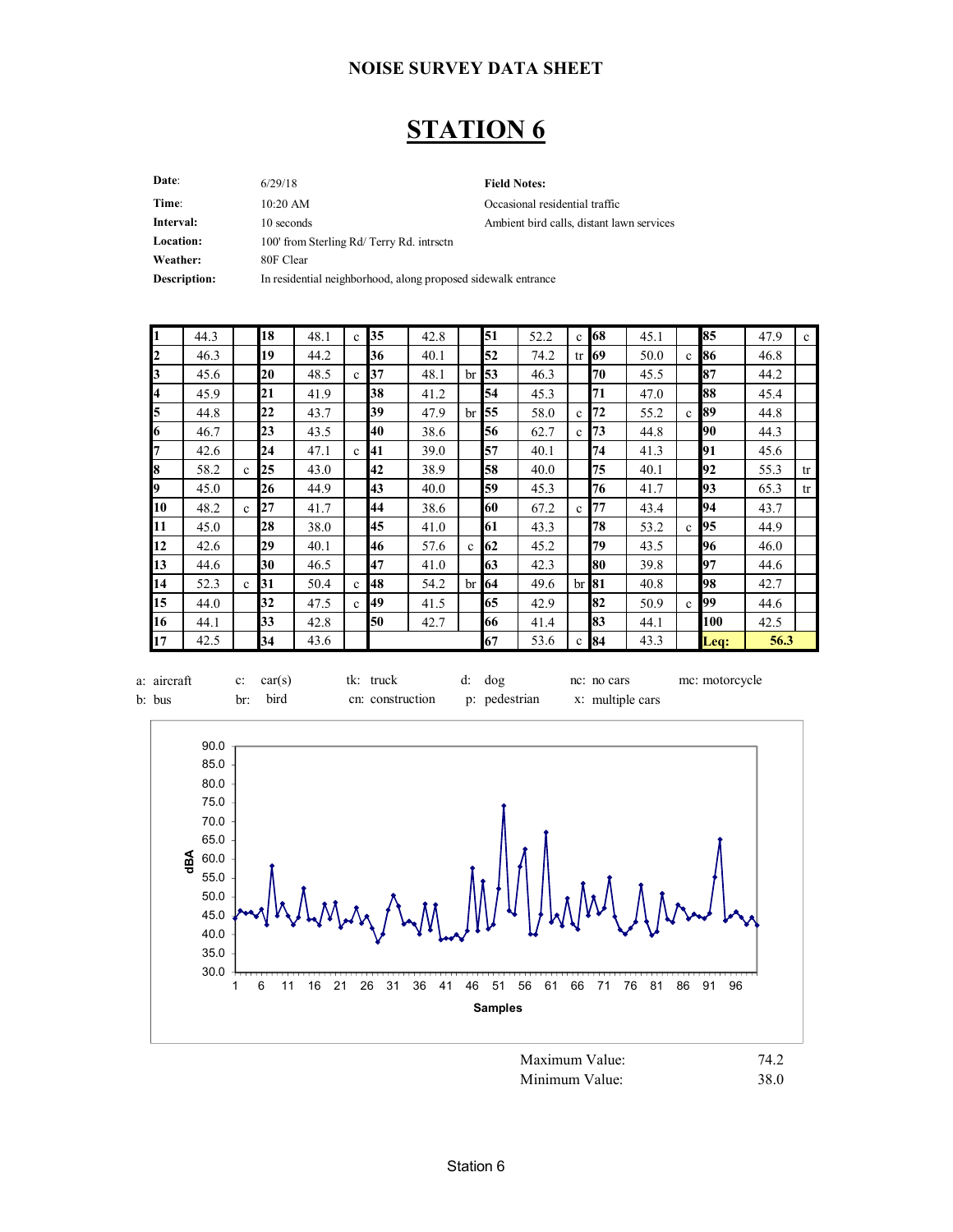### **STATION 7**

| Date:            | 6/29/18                                                   | <b>Field Notes:</b>                     |
|------------------|-----------------------------------------------------------|-----------------------------------------|
| Time:            | $10:50$ AM                                                | Periodic heavy traffic along Terry Road |
| Interval:        | 10 seconds                                                | Lawnmowers at several residences nearby |
| <b>Location:</b> | Along Terry Rd., 100' SE of Bohemia Parkway Intersection  |                                         |
| Weather:         | 80F Clear                                                 |                                         |
| Description:     | In residential neighborhood at propsoed driveway entrance |                                         |

| 1           | 44.5 |              | 18     | 82.0 | $\mathbf{c}$ | 35        | 76.1 | $\mathbf{c}$  | $\mathbf{5}1$ | 44.9 |              | 68          | 59.4 | $\mathbf{c}$ | 85             | 50.3 |             |
|-------------|------|--------------|--------|------|--------------|-----------|------|---------------|---------------|------|--------------|-------------|------|--------------|----------------|------|-------------|
| 2           | 44.0 |              | 19     | 62.0 | $\mathbf{c}$ | 36        | 59.4 | $\mathbf{c}$  | 52            | 58.2 | $\mathbf{c}$ | 69          | 56.2 |              | 86             | 68.1 | $\mathbf c$ |
| 3           | 55.7 | $\mathbf c$  | 20     | 65.8 | $\mathbf{c}$ | 37        | 68.1 | $\mathbf{c}$  | 53            | 47.6 |              | 70          | 80.0 | $\mathbf{c}$ | 87             | 65.0 | $\mathbf c$ |
| 4           | 58.6 | $\mathbf{c}$ | 21     | 52.7 |              | 38        | 56.0 |               | 54            | 50.9 |              | 71          | 61.7 | $\mathbf{c}$ | 88             | 48.9 |             |
| 5           | 60.0 |              | 22     | 65.2 | $\mathbf{c}$ | 39        | 56.2 |               | 55            | 76.0 | $\mathbf{c}$ | 72          | 57.9 |              | 89             | 79.3 | tr          |
| 6           | 58.6 |              | 23     | 58.4 |              | 40        | 51.9 |               | 56            | 51.8 |              | 73          | 64.1 | $\mathbf{c}$ | 90             | 65.3 | $\mathbf c$ |
| 7           | 76.0 | $\mathbf{c}$ | 24     | 55.0 |              | 41        | 63.7 | $\mathbf{c}$  | 57            | 58.9 | $\mathbf{c}$ | 74          | 61.8 | $\mathbf{c}$ | 91             | 60.3 |             |
| 8           | 48.5 |              | 25     | 78.0 | $\mathbf{c}$ | 42        | 76.3 | $\mathbf{c}$  | <b>58</b>     | 60.8 | $\mathbf{c}$ | 75          | 69.1 | $\mathbf{c}$ | 92             | 73.1 | $\mathbf c$ |
| 9           | 61.0 | $\mathbf{c}$ | 26     | 50.5 |              | 43        | 55.0 |               | 59            | 51.9 |              | 76          | 85.3 | tr           | <b>93</b>      | 51.9 |             |
| 10          | 47.8 |              | 27     | 75.0 | $\mathbf{c}$ | 44        | 49.3 |               | 60            | 52.0 |              | 77          | 54.0 |              | 94             | 52.5 |             |
| 11          | 46.4 |              | 28     | 50.4 |              | 45        | 80.0 | <sub>tr</sub> | <b>61</b>     | 50.6 |              | 78          | 52.0 |              | 95             | 72.5 | $\mathbf c$ |
| 12          | 48.2 |              | 29     | 50.7 |              | 46        | 72.8 | $\mathbf{c}$  | <b>62</b>     | 48.7 |              | 79          | 52.3 |              | 96             | 49.9 |             |
| 13          | 49.1 |              | 30     | 50.3 |              | 47        | 71.0 | $\mathbf{c}$  | 63            | 72.3 | $\mathbf{c}$ | 80          | 55.5 |              | 97             | 56.8 |             |
| 14          | 48.8 |              | 31     | 52.5 |              | 48        | 60.6 | $\mathbf{c}$  | 64            | 77.8 | $\mathbf{c}$ | 81          | 53.2 |              | 98             | 78.7 | $\mathbf c$ |
| 15          | 76.5 | $\mathbf c$  | 32     | 56.1 |              | 49        | 73.7 | $\mathbf{c}$  | 65            | 79.9 | $\mathbf{c}$ | 82          | 49.9 |              | 99             | 64.8 | $\mathbf c$ |
| 16          | 49.5 |              | 33     | 53.7 |              | 50        | 54.8 |               | 66            | 47.0 |              | 83          | 50.9 |              | 100            | 52.8 |             |
| 17          | 50.0 |              | 34     | 65.2 | $\mathbf c$  |           |      |               | 67            | 68.0 | $\mathbf c$  | 84          | 53.3 |              | Leq:           | 71.8 |             |
| a: aircraft |      | $c$ :        | car(s) |      |              | tk: truck |      |               | d: dog        |      |              | nc: no cars |      |              | mc: motorcycle |      |             |



b: bus br: bird cn: construction p: pedestrian x: multiple cars l: lawn care

Minimum Value: 44.0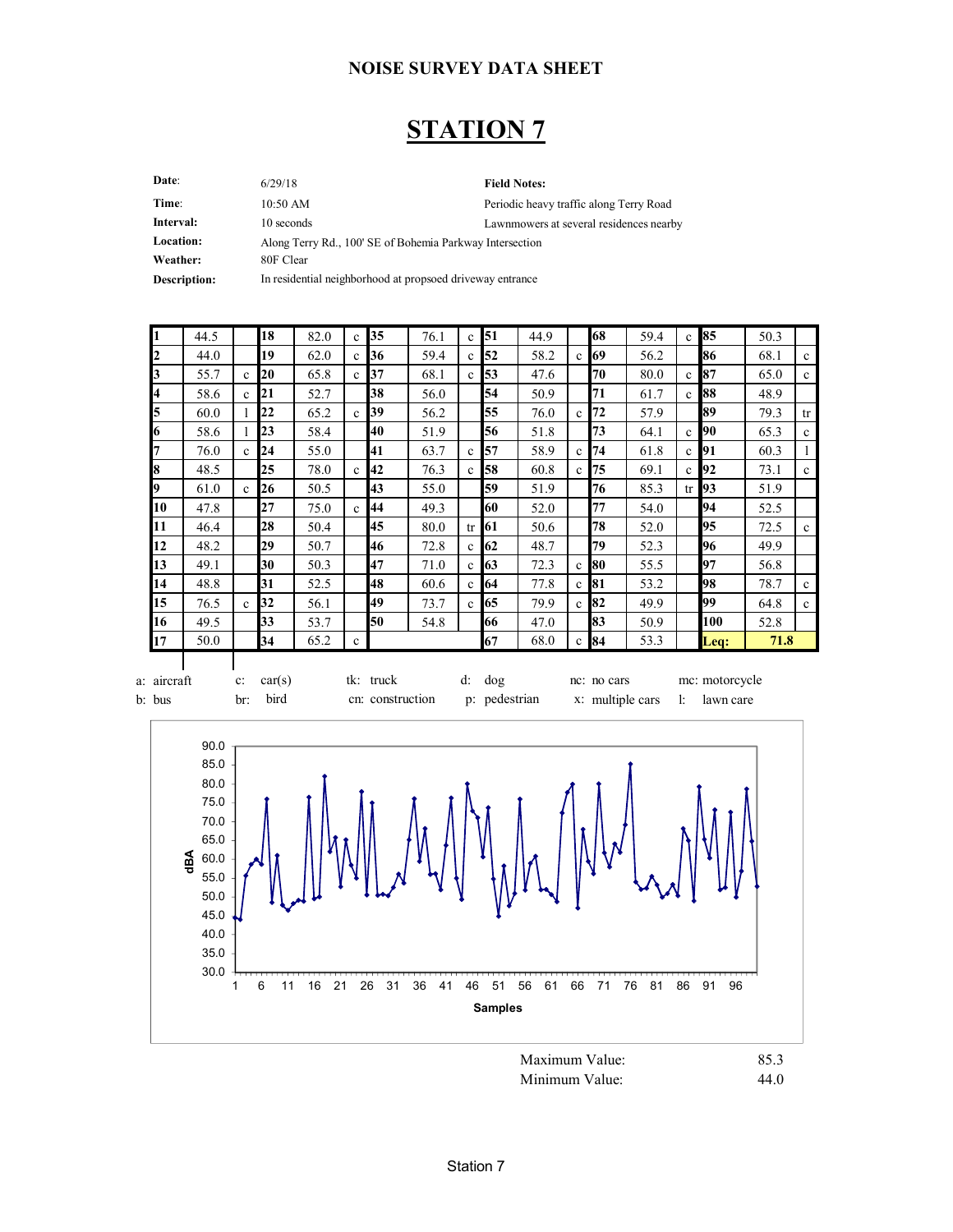### **STATION 8**

**Date**: 6/29/18 11:15 AM

**Field Notes:**

Active intersection Lawnmowers at several residences nearby

| Time:            | $11:15 \text{ AM}$              |
|------------------|---------------------------------|
| Interval:        | 10 seconds                      |
| <b>Location:</b> | Intersection of Bohemia Parkway |
| Weather:         | 81F clear                       |
| Description:     | Along existing property line    |

| 1  | 47.9 |              | 18 | 48.0 |              | 35 | 54.6 | $\mathbf c$  | 51 | 45.3 |              | 68     | 44.1 |              | 85   | 45.1 |              |
|----|------|--------------|----|------|--------------|----|------|--------------|----|------|--------------|--------|------|--------------|------|------|--------------|
| 2  | 48.9 |              | 19 | 51.3 | $\mathbf c$  | 36 | 50.4 | $\mathbf c$  | 52 | 52.5 | $\mathbf c$  | 69     | 43.5 |              | 86   | 53.4 | $\mathbf{c}$ |
| 3  | 50.4 |              | 20 | 51.7 | $\mathbf{c}$ | 37 | 46.1 |              | 53 | 44.3 |              | 70     | 58.8 | $\mathbf{c}$ | 87   | 60.1 | $\mathbf{c}$ |
| 4  | 48.1 |              | 21 | 55.2 | $\mathbf{c}$ | 38 | 51.3 | $\mathbf{c}$ | 54 | 44.6 |              | 71     | 48.3 |              | 88   | 46.2 |              |
| 5  | 51.8 | tr           | 22 | 52.4 | $\mathbf{c}$ | 39 | 46.9 |              | 55 | 43.8 |              | 72     | 45.4 |              | 89   | 52.2 | $\mathbf{c}$ |
| 6  | 55.4 | $\mathbf{c}$ | 23 | 50.3 | c            | 40 | 46.1 |              | 56 | 46.2 |              | 73     | 47.0 |              | 90   | 52.9 | $\mathbf{c}$ |
|    | 58.4 | $\mathbf{c}$ | 24 | 49.1 |              | 41 | 46.5 |              | 57 | 46.3 |              | 74     | 55.7 | $\mathbf{c}$ | 91   | 44.9 |              |
| 18 | 57.3 | $\mathbf{c}$ | 25 | 46.1 |              | 42 | 45.8 |              | 58 | 55.5 | $\mathbf{c}$ | 75     | 52.5 | $\mathbf{c}$ | 92   | 45.8 |              |
| 9  | 45.3 |              | 26 | 49.5 |              | 43 | 45.3 |              | 59 | 46.9 |              | 76     | 51.5 | $\mathbf{c}$ | 93   | 44.4 |              |
| 10 | 46.8 |              | 27 | 47.5 |              | 44 | 57.3 | $\mathbf{c}$ | 60 | 48.9 |              | 77     | 53.8 | $\mathbf{c}$ | 94   | 45.3 |              |
| 11 | 44.3 |              | 28 | 52.1 | $\mathbf{c}$ | 45 | 54.6 | $\mathbf{c}$ | 61 | 52.0 | 1            | 78     | 45.1 |              | 95   | 59.3 | $\mathbf{c}$ |
| 12 | 63.2 | $\mathbf c$  | 29 | 54.7 | $\mathbf c$  | 46 | 47.5 |              | 62 | 47.5 |              | 79     | 47.0 |              | 96   | 48.5 |              |
| 13 | 47.4 |              | 30 | 47.7 |              | 47 | 49.1 |              | 63 | 50.5 | $\mathbf{c}$ | 80     | 54.5 | $\mathbf{c}$ | 97   | 45.8 |              |
| 14 | 47.1 |              | 31 | 45.6 |              | 48 | 50.1 | $\mathbf{c}$ | 64 | 47.0 |              | 81     | 56.5 | $\mathbf{c}$ | 98   | 56.4 | $\mathbf{c}$ |
| 15 | 45.0 |              | 32 | 45.5 |              | 49 | 45.9 |              | 65 | 46.8 |              | 82     | 49.3 |              | 99   | 50.3 |              |
| 16 | 50.6 |              | 33 | 47.8 |              | 50 | 55.4 |              | 66 | 46.1 |              | 83     | 46.1 |              | 100  | 48.3 |              |
| 17 | 47.3 |              | 34 | 44.9 |              |    |      |              | 67 | 53.0 |              | $c$ 84 | 47.3 |              | Leq: | 52.2 |              |





Minimum Value: 43.5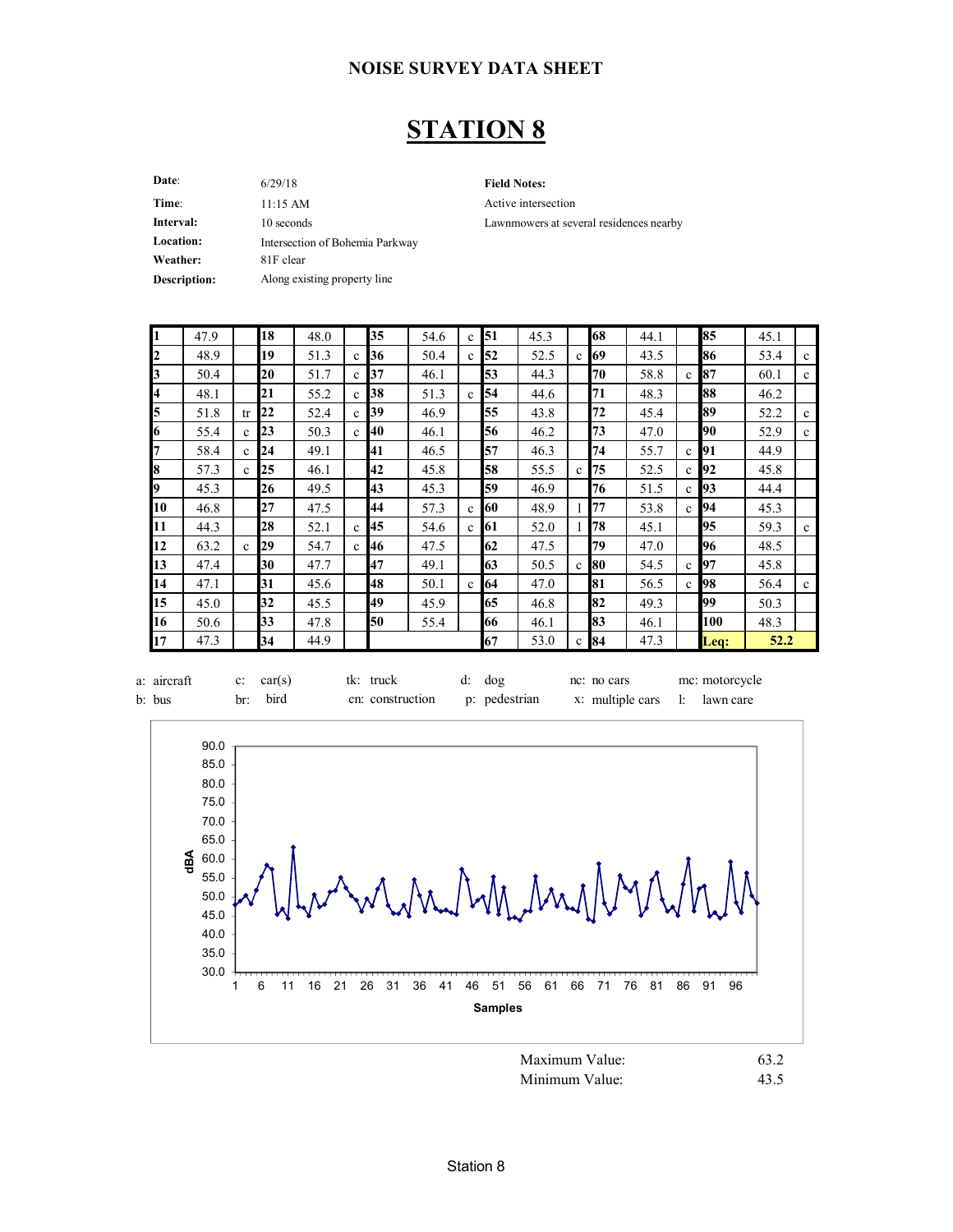## **STATION 9**

| Date:               | 6/29/18                                     | <b>Field Notes:</b>               |
|---------------------|---------------------------------------------|-----------------------------------|
| Time:               | 11:30 AM                                    | Residential road                  |
| Interval:           | 10 seconds                                  | Local traffic, between stop signs |
| Location:           | Along Bohemia Highway, 1000' N of Station 8 |                                   |
| Weather:            | 80F clear                                   |                                   |
| <b>Description:</b> | Along proposed property line                |                                   |
|                     |                                             |                                   |

| I1               | 47.9 | 18 | 47.4 |              | 35 | 77.8 | tr <sub>1</sub> | 51 | 42.2 |              | 68 | 43.9 |    | 85               | 47.4 |             |
|------------------|------|----|------|--------------|----|------|-----------------|----|------|--------------|----|------|----|------------------|------|-------------|
| $\boldsymbol{z}$ | 47.6 | 19 | 46.2 |              | 36 | 53.5 |                 | 52 | 45.6 |              | 69 | 43.7 |    | 86               | 47.0 |             |
| $\mathbf{E}$     | 47.1 | 20 | 44.8 |              | 37 | 47.4 |                 | 53 | 76.7 | $\mathbf{c}$ | 70 | 42.1 |    | 87               | 48.1 | br          |
| $\overline{A}$   | 46.4 | 21 | 44.7 |              | 38 | 44.5 |                 | 54 | 49.0 |              | 71 | 44.4 |    | 88               | 46.9 |             |
| 5                | 47.4 | 22 | 47.3 |              | 39 | 44.6 |                 | 55 | 73.5 | $\mathbf{c}$ | 72 | 46.0 |    | 89               | 48.1 | br          |
| 6                | 47.0 | 23 | 44.6 |              | 40 | 48.4 |                 | 56 | 51.2 |              | 73 | 41.7 |    | 90               | 47.5 |             |
| 7                | 46.1 | 24 | 47.4 |              | 41 | 70.1 | tr              | 57 | 51.8 |              | 74 | 45.1 |    | 91               | 72.0 | c           |
| 8                | 47.3 | 25 | 45.4 |              | 42 | 45.9 |                 | 58 | 46.0 |              | 75 | 46.5 |    | 92               | 58.1 | c           |
| l9               | 45.8 | 26 | 65.4 | $\mathbf{c}$ | 43 | 42.9 |                 | 59 | 44.6 |              | 76 | 43.6 |    | 93               | 53.1 |             |
| 10               | 45.4 | 27 | 63.4 | $\mathbf{c}$ | 44 | 43.4 |                 | 60 | 43.0 |              | 77 | 44.3 |    | 94               | 48.5 |             |
| 11               | 46.4 | 28 | 48.1 |              | 45 | 42.1 |                 | 61 | 46.1 |              | 78 | 46.1 |    | 95               | 74.8 | $\mathbf c$ |
| 12               | 46.1 | 29 | 47.0 |              | 46 | 42.5 |                 | 62 | 49.9 | tr           | 79 | 49.3 | br | 96               | 47.6 |             |
| 13               | 46.3 | 30 | 45.6 |              | 47 | 41.9 |                 | 63 | 55.5 |              | 80 | 47.1 |    | 97               | 48.4 |             |
| 14               | 45.8 | 31 | 48.3 |              | 48 | 41.5 |                 | 64 | 50.2 |              | 81 | 45.9 |    | 98               | 46.8 |             |
| 15               | 45.3 | 32 | 60.1 | $\mathbf c$  | 49 | 41.6 |                 | 65 | 48.1 |              | 82 | 46.5 |    | 99               | 44.7 |             |
| 16               | 45.4 | 33 | 47.9 |              | 50 | 42.6 |                 | 66 | 45.7 |              | 83 | 44.8 |    | 100              | 46.3 |             |
| 17               | 46.1 | 34 | 49.1 |              |    |      |                 | 67 | 46.9 |              | 84 | 46.8 |    | $\mathbf{L}$ eq: | 63.0 |             |



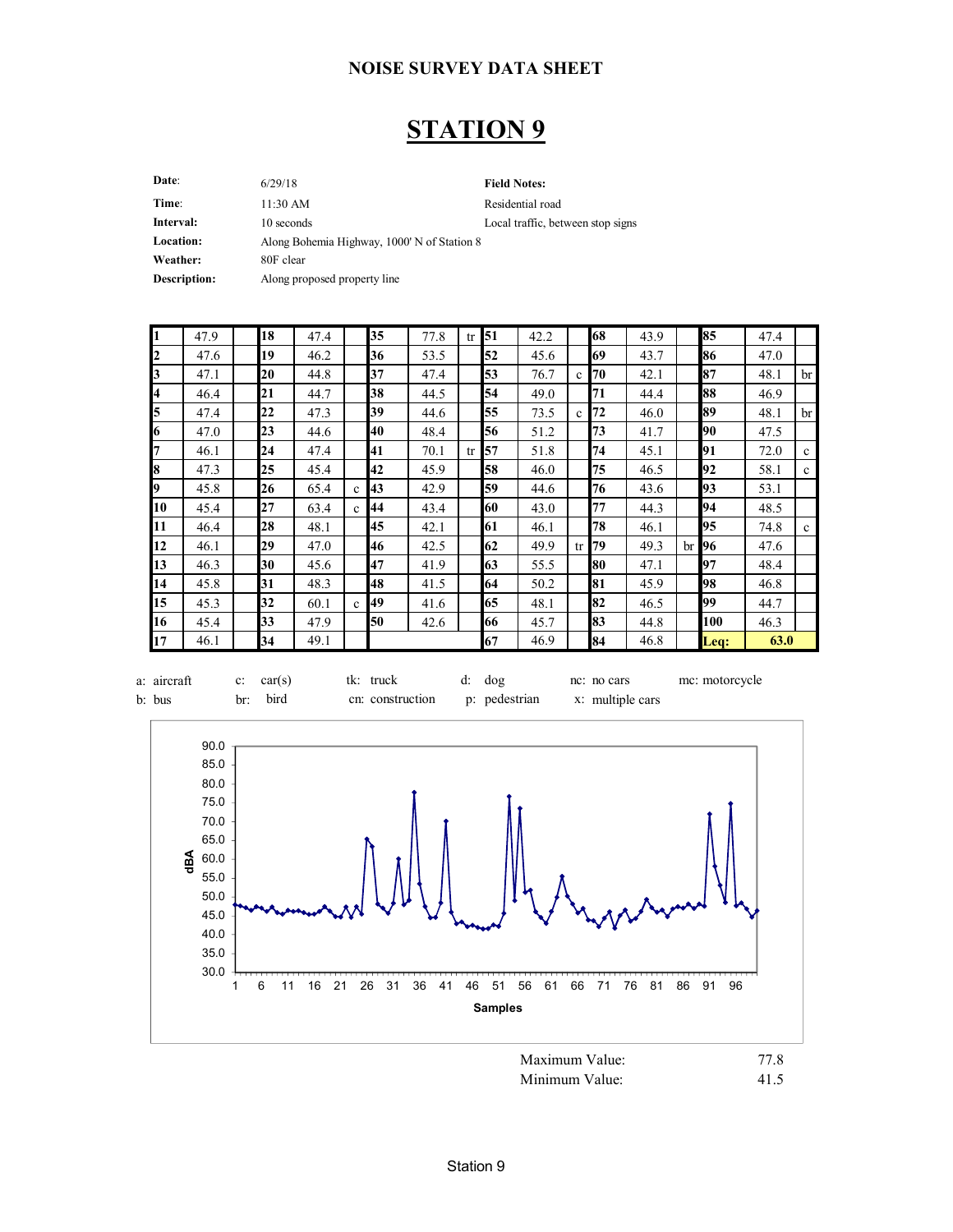### **STATION 10**

| Date:            | 6/29/18                                                     | <b>Field Notes:</b>            |
|------------------|-------------------------------------------------------------|--------------------------------|
| Time:            | 11:50 AM                                                    | Distant highway traffic        |
| Interval:        | 10 seconds                                                  | Local traffic at the stop sign |
| <b>Location:</b> | Intsctn of Bohemia Pkwy and E. Golf St.                     |                                |
| Weather:         | 82F clear                                                   |                                |
| Description:     | In residential neighborhood, approx. 10' from property line |                                |
|                  |                                                             |                                |

 $\mathbf{r}$ 

| <sup>1</sup>            | 57.6 | 18 | 61.3 | m            | 35 | 53.3 |                 | 51          | 55.1 |              | 68 | 54.0 | 85   | 52.2 |              |
|-------------------------|------|----|------|--------------|----|------|-----------------|-------------|------|--------------|----|------|------|------|--------------|
| $\mathbf{z}$            | 59.3 | 19 | 56.3 |              | 36 | 54.2 |                 | 52          | 54.6 |              | 69 | 54.1 | 86   | 52.8 |              |
| $\mathbf{3}$            | 57.2 | 20 | 58.3 |              | 37 | 56.6 |                 | 53          | 56.3 |              | 70 | 52.9 | 87   | 54.2 |              |
| $\overline{\mathbf{4}}$ | 57.3 | 21 | 57.9 |              | 38 | 55.8 |                 | 54          | 58.6 | $\mathbf{c}$ | 71 | 54.8 | 88   | 50.8 |              |
| 5                       | 58.1 | 22 | 58.2 |              | 39 | 55.2 |                 | 55          | 66.6 | c            | 72 | 55.3 | 89   | 50.3 |              |
| 6                       | 61.9 | 23 | 58.3 |              | 40 | 55.7 |                 | 56          | 58.7 | $\mathbf{c}$ | 73 | 54.6 | 90   | 51.7 |              |
| l7                      | 59.9 | 24 | 55.8 |              | 41 | 54.3 |                 | 57          | 58.5 |              | 74 | 53.9 | 91   | 54.2 |              |
| 8                       | 57.7 | 25 | 57.1 |              | 42 | 58.0 | br <sub>l</sub> | 58          | 55.0 |              | 75 | 51.3 | 92   | 50.7 |              |
| l9                      | 59.8 | 26 | 56.1 |              | 43 | 59.7 |                 | $\rm br$ 59 | 57.1 |              | 76 | 53.2 | 93   | 49.2 |              |
| 10                      | 58.0 | 27 | 57.5 |              | 44 | 56.4 |                 | 60          | 56.8 |              | 77 | 54.2 | 94   | 49.1 |              |
| 11                      | 56.0 | 28 | 56.3 |              | 45 | 55.1 |                 | 61          | 69.3 | $\mathbf{c}$ | 78 | 53.9 | 95   | 48.2 |              |
| 12                      | 57.2 | 29 | 57.3 |              | 46 | 57.7 |                 | 62          | 57.2 |              | 79 | 54.2 | 96   | 54.3 |              |
| 13                      | 58.3 | 30 | 58.0 | $\mathbf{c}$ | 47 | 56.4 |                 | 63          | 56.9 |              | 80 | 53.1 | 97   | 50.4 |              |
| 14                      | 57.5 | 31 | 55.9 |              | 48 | 55.7 |                 | 64          | 56.7 |              | 81 | 54.2 | 98   | 47.9 |              |
| 15                      | 58.1 | 32 | 56.3 |              | 49 | 66.0 | $\mathbf{c}$    | 65          | 55.8 |              | 82 | 52.1 | 99   | 49.5 |              |
| 16                      | 57.8 | 33 | 55.8 |              | 50 | 55.5 |                 | 66          | 55.1 |              | 83 | 51.3 | 100  | 60.0 | $\mathbf{c}$ |
| 17                      | 58.0 | 34 | 56.2 |              |    |      |                 | 67          | 54.2 |              | 84 | 50.0 | Leq: | 57.7 |              |

| a: aircraft c: car(s) |          | tk: truck                                       | d: dog | nc: no cars | mc: motorcycle |
|-----------------------|----------|-------------------------------------------------|--------|-------------|----------------|
| b: bus                | br: bird | cn: construction p: pedestrian x: multiple cars |        |             |                |



Minimum Value: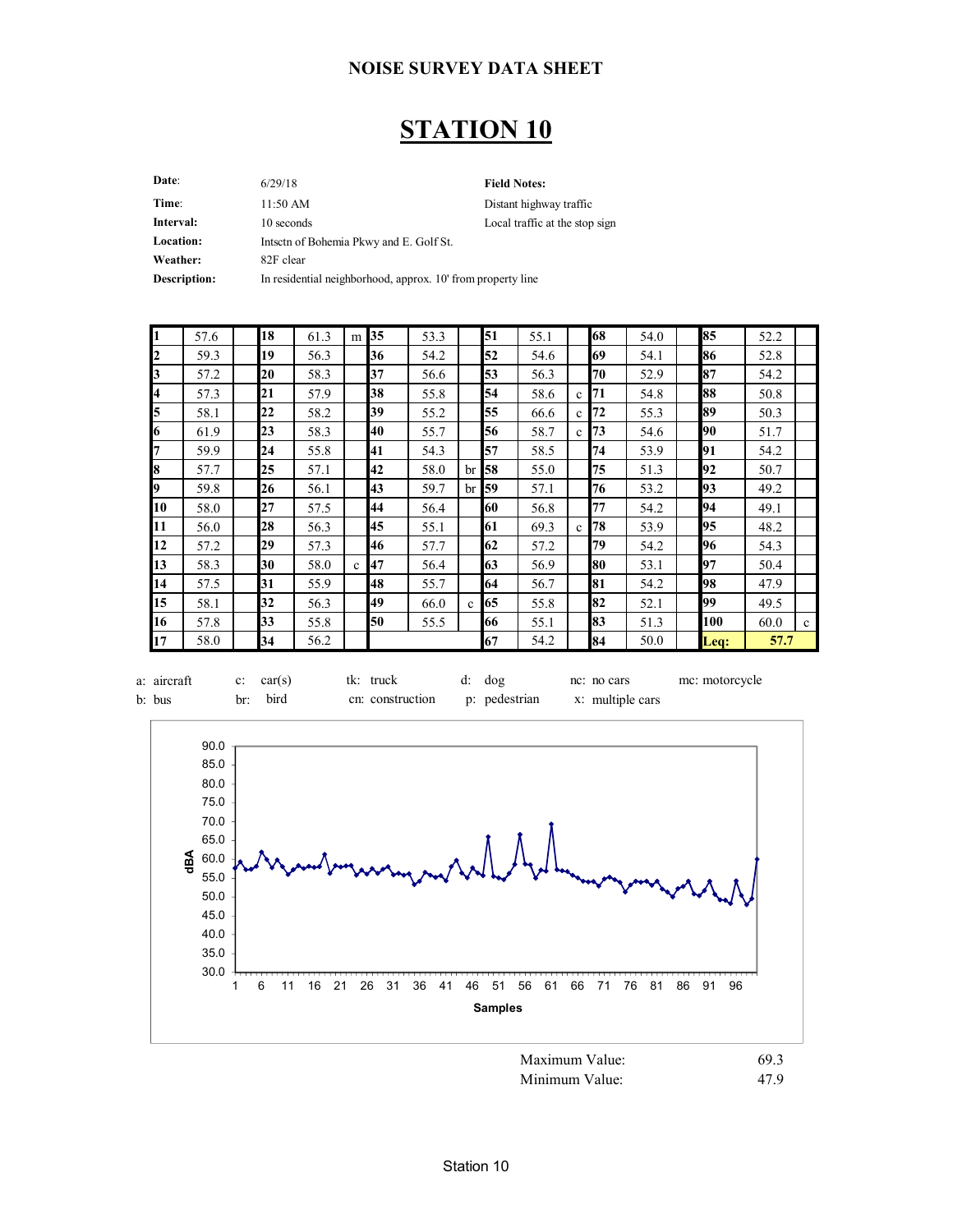### **STATION 11**

| Date:            | 6/29/18                                                                  | <b>Field Notes:</b>              |
|------------------|--------------------------------------------------------------------------|----------------------------------|
| Time:            | $12:15$ PM                                                               | Runs parallel to Sunrise highway |
| Interval:        | 10 seconds                                                               | Occasional passing cars          |
| <b>Location:</b> | Intsetn of Fulton Ave and 11th St.                                       |                                  |
| Weather:         | 83F and clear                                                            |                                  |
| Description:     | In residential neighborhood, approx. 10' from proposed property entrance |                                  |
|                  |                                                                          |                                  |

| I1        | 51.5 |             | 18 | 60.1 |   | 35 | 60.0 |              | 51 | 62.6 | $\mathbf{c}$ | 68          | 58.2 | 85   | 58.4 |
|-----------|------|-------------|----|------|---|----|------|--------------|----|------|--------------|-------------|------|------|------|
| 12        | 51.2 |             | 19 | 58.3 |   | 36 | 68.7 |              | 52 | 71.3 | $\mathbf{c}$ | 69          | 58.6 | 86   | 58.7 |
| 13        | 78.5 | $\mathbf c$ | 20 | 58.9 |   | 37 | 71.2 |              | 53 | 59.8 |              | 70          | 59.1 | 87   | 58.6 |
| 4         | 57.1 |             | 21 | 59.0 |   | 38 | 60.0 |              | 54 | 60.7 |              | $\rm br$ 71 | 58.6 | 88   | 59.5 |
| 5         | 58.1 |             | 22 | 59.3 |   | 39 | 58.2 |              | 55 | 58.2 |              | 72          | 58.3 | 89   | 58.6 |
| 16        | 59.8 |             | 23 | 57.5 |   | 40 | 59.1 |              | 56 | 57.2 |              | 73          | 57.3 | 90   | 60.2 |
| 7         | 61.2 |             | 24 | 59.1 |   | 41 | 59.4 |              | 57 | 56.6 |              | 74          | 58.1 | 91   | 59.3 |
| 8         | 58.9 |             | 25 | 58.7 |   | 42 | 59.2 |              | 58 | 56.3 |              | 75          | 57.5 | 92   | 59.9 |
| I9        | 58.4 |             | 26 | 59.5 |   | 43 | 58.0 |              | 59 | 57.0 |              | 76          | 57.5 | 93   | 59.3 |
| 10        | 59.2 |             | 27 | 59.5 |   | 44 | 56.5 |              | 60 | 59.7 |              | 77          | 57.1 | 94   | 59.7 |
| <b>11</b> | 59.0 | $\mathbf c$ | 28 | 59.7 |   | 45 | 56.8 |              | 61 | 71.2 | c            | 78          | 57.3 | 95   | 59.4 |
| 12        | 60.1 |             | 29 | 60.1 |   | 46 | 60.1 |              | 62 | 58.9 |              | 79          | 56.6 | 96   | 59.5 |
| 13        | 60.7 |             | 30 | 61.5 |   | 47 | 61.5 | br I         | 63 | 57.0 |              | 80          | 57.2 | 97   | 58.9 |
| 14        | 62.2 |             | 31 | 63.3 | m | 48 | 61.6 | $\rm br$ 164 |    | 56.9 |              | 81          | 57.2 | 98   | 58.0 |
| 15        | 61.6 |             | 32 | 60.1 |   | 49 | 59.3 |              | 65 | 57.3 |              | 82          | 59.3 | 99   | 57.8 |
| 16        | 60.6 |             | 33 | 60.1 |   | 50 | 59.3 |              | 66 | 58.5 |              | 83          | 59.6 | 100  | 58.1 |
| 17        | 59.4 |             | 34 | 60.0 |   |    |      |              | 67 | 57.8 |              | 84          | 58.8 | Leq: | 62.9 |



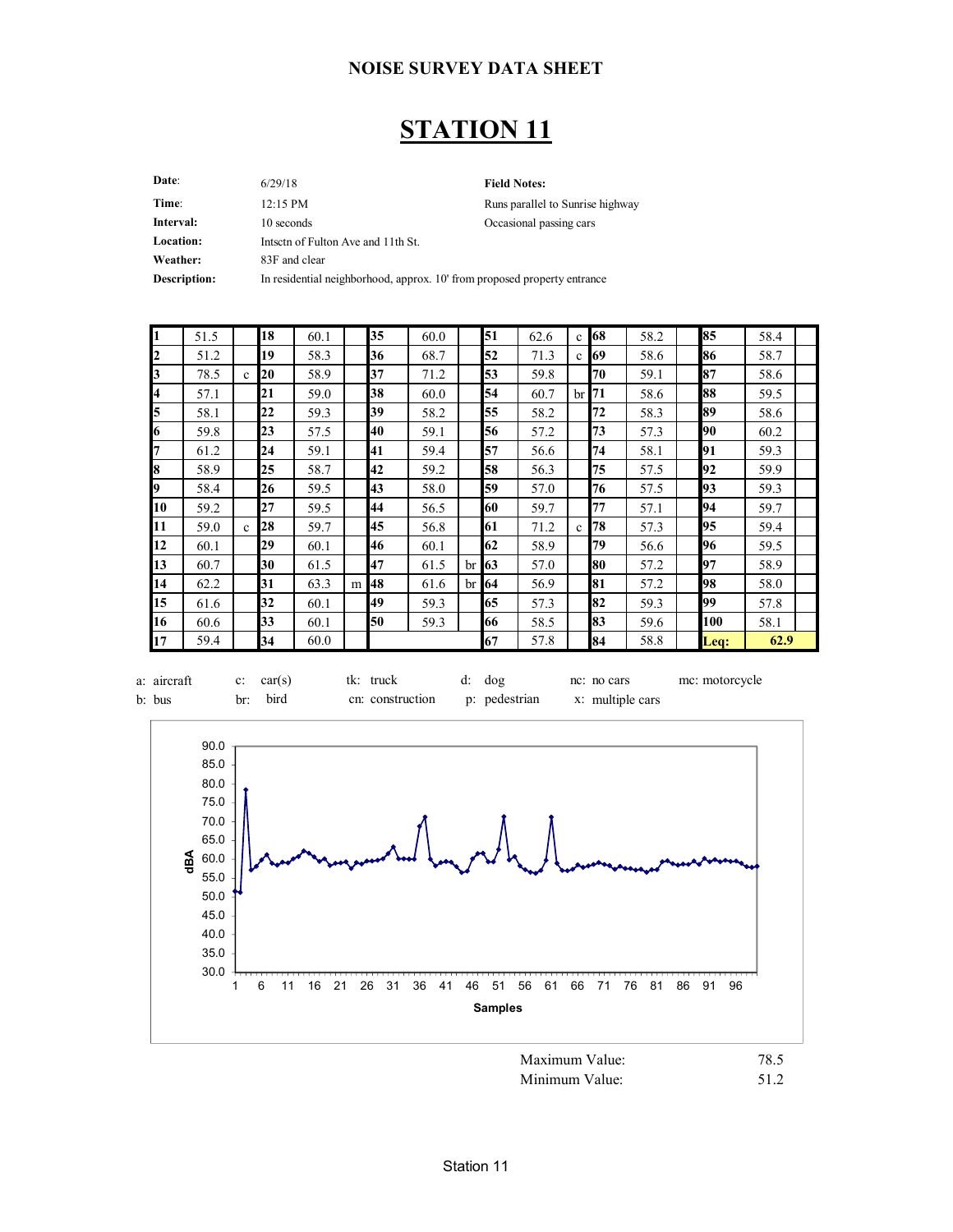### **STATION 12**

| 6/29/18                                       | <b>Field Notes:</b>              |
|-----------------------------------------------|----------------------------------|
| 12:30PM                                       | Residential Road                 |
| 10 seconds                                    | Local traffic between stop signs |
| On Bourne Blyd between Walnut Ave and Oak Ave |                                  |
| 83F clear                                     |                                  |
| Local source of increased noise levels        |                                  |
|                                               |                                  |

| I1 | 46.9 |              | 18 | 46.4 |              | 35 | 47.1 |              | 51 | 45.3 |              | 68     | 49.8 |              | 85   | 54.0 |              |
|----|------|--------------|----|------|--------------|----|------|--------------|----|------|--------------|--------|------|--------------|------|------|--------------|
| 2  | 53.7 |              | 19 | 52.5 |              | 36 | 46.7 |              | 52 | 45.9 |              | 69     | 50.0 |              | 86   | 46.7 |              |
| 3  | 52.1 |              | 20 | 71.0 | $\mathbf{c}$ | 37 | 48.1 |              | 53 | 46.0 |              | 70     | 58.2 |              | 87   | 48.7 |              |
| 4  | 59.1 |              | 21 | 50.6 |              | 38 | 59.3 |              | 54 | 55.8 | $\mathbf{c}$ | 71     | 63.2 | $\mathbf c$  | 88   | 47.1 |              |
| 5  | 74.8 | tr           | 22 | 46.8 |              | 39 | 76.4 | $\mathbf{c}$ | 55 | 53.8 |              | 72     | 49.0 |              | 89   | 46.7 |              |
| 6  | 78.3 | tr           | 23 | 57.5 |              | 40 | 49.3 |              | 56 | 46.3 |              | 73     | 53.0 |              | 90   | 48.2 |              |
| l7 | 65.6 | tr           | 24 | 67.1 | $\mathbf{c}$ | 41 | 48.1 |              | 57 | 47.2 |              | 74     | 46.2 |              | 91   | 72.3 | $\mathbf{c}$ |
| 8  | 50.1 |              | 25 | 49.7 |              | 42 | 49.0 |              | 58 | 49.9 |              | 75     | 47.7 |              | 92   | 53.9 | $\mathbf{c}$ |
| I9 | 57.1 | $\mathbf{c}$ | 26 | 63.8 | $\mathbf{c}$ | 43 | 66.4 | $\mathbf{c}$ | 59 | 51.5 |              | 76     | 48.4 |              | 93   | 47.3 |              |
| 10 | 55.3 |              | 27 | 53.8 |              | 44 | 54.7 |              | 60 | 74.5 | tr           | 77     | 48.3 |              | 94   | 55.5 |              |
| 11 | 46.8 |              | 28 | 59.6 | $\mathbf{c}$ | 45 | 61.5 | $\mathbf{c}$ | 61 | 62.0 | $\mathbf{c}$ | 78     | 47.9 |              | 95   | 51.3 |              |
| 12 | 49.3 |              | 29 | 59.8 | $\mathbf{c}$ | 46 | 50.4 |              | 62 | 52.3 |              | 79     | 50.8 |              | 96   | 46.0 |              |
| 13 | 51.2 | $\mathbf{c}$ | 30 | 50.1 |              | 47 | 50.4 |              | 63 | 48.1 |              | 80     | 69.0 | $\mathbf{c}$ | 97   | 46.6 |              |
| 14 | 45.1 |              | 31 | 48.0 |              | 48 | 48.2 |              | 64 | 59.5 |              | $c$ 81 | 50.6 |              | 98   | 44.8 |              |
| 15 | 44.1 |              | 32 | 57.0 | $\mathbf{c}$ | 49 | 45.8 |              | 65 | 60.0 |              | $c$ 82 | 48.2 |              | 99   | 46.6 |              |
| 16 | 44.8 |              | 33 | 52.6 |              | 50 | 45.3 |              | 66 | 50.2 |              | 83     | 49.9 |              | 100  | 46.3 |              |
| 17 | 45.1 |              | 34 | 45.5 |              |    |      |              | 67 | 49.0 |              | 84     | 47.4 |              | Leq: | 63.9 |              |



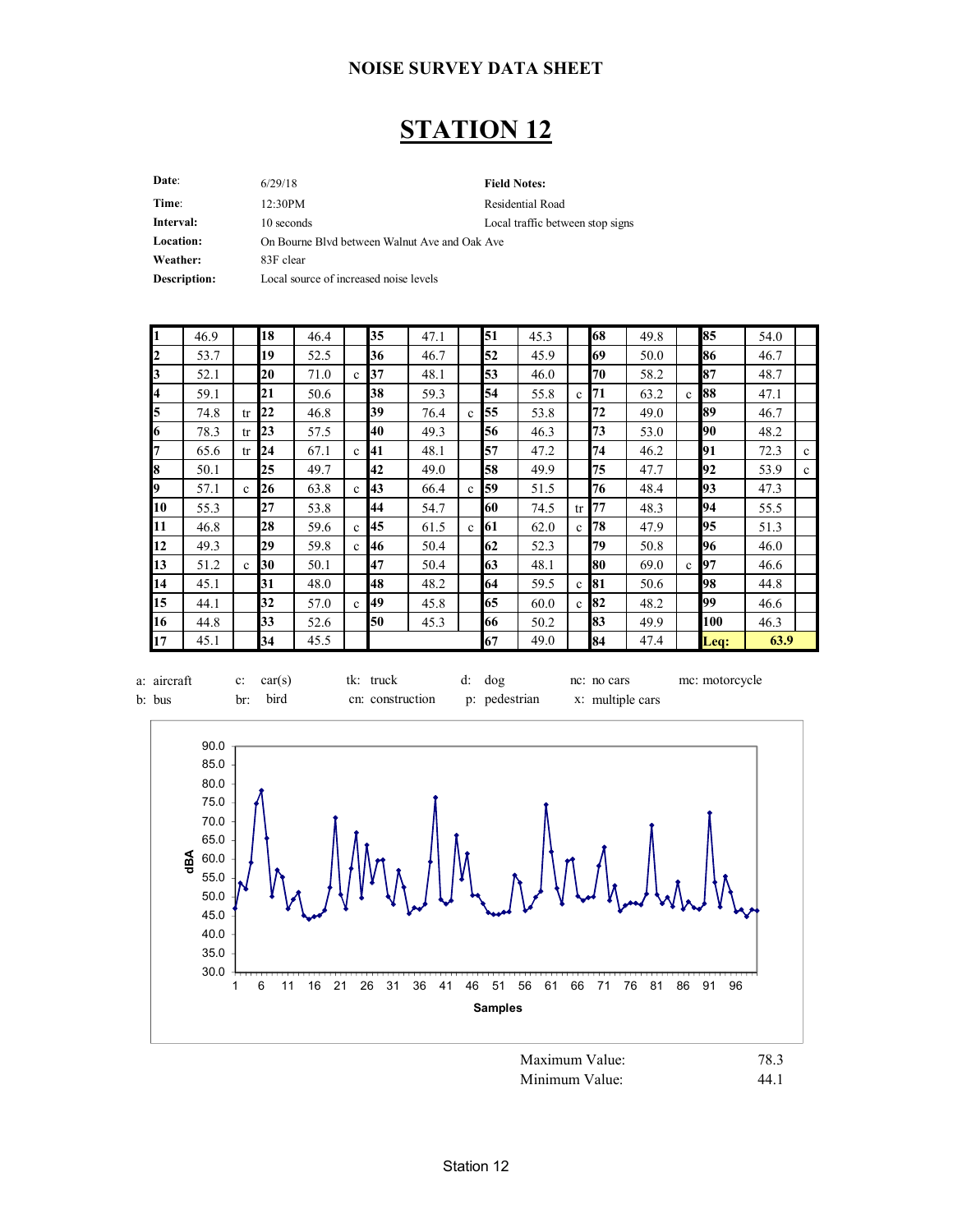**Appendix I-2 Noise Attenuation Worksheet**